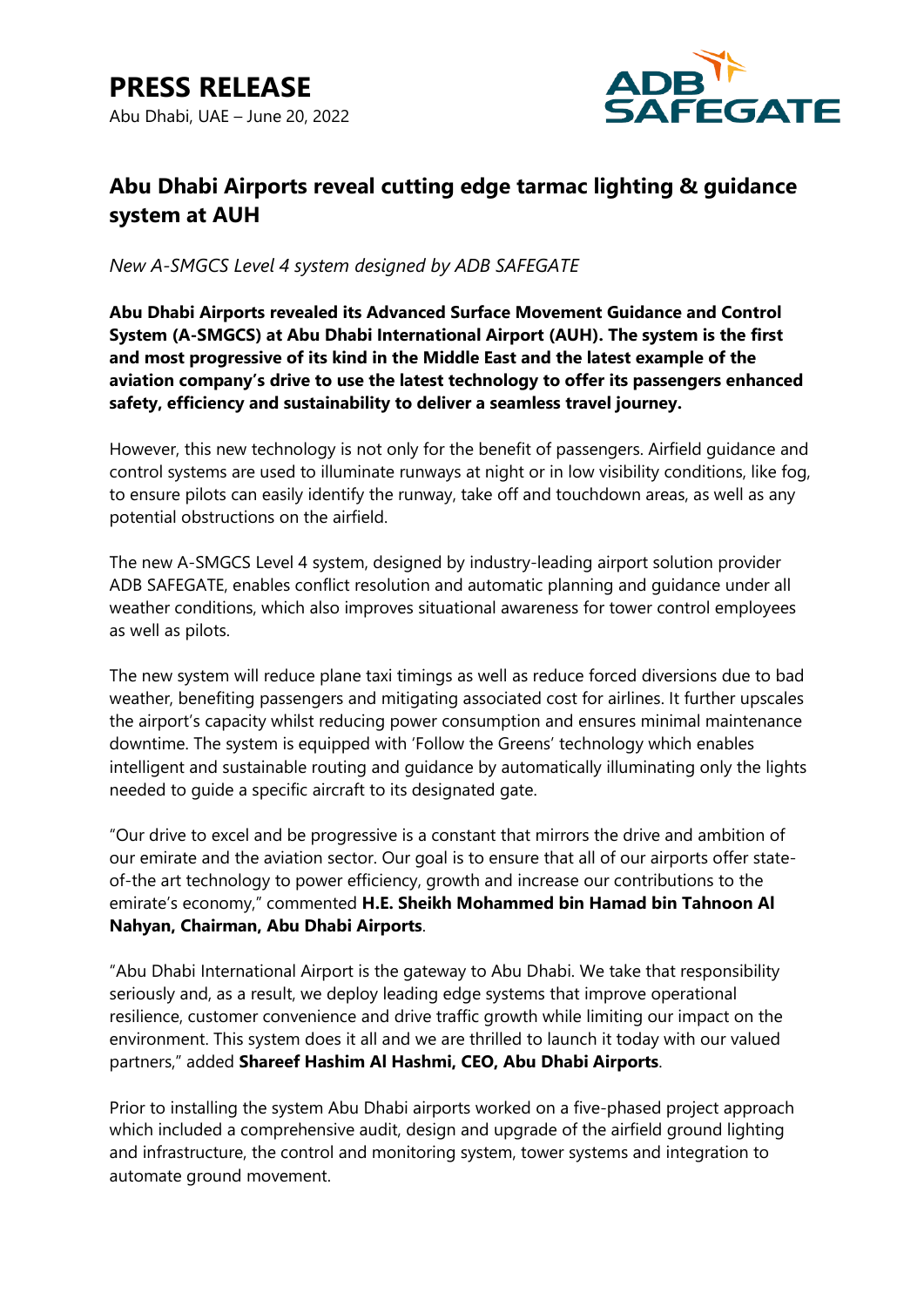

"We are grateful to Abu Dhabi Airports for the opportunity to bring our latest technologies to this prestigious project serving the main airport for the capital of the UAE. We look forward to continuing to support Abu Dhabi Airports under our long-term maintenance contract, meeting their high standards and embracing their culture of quality, efficiency and sustainability," said **Laurent Dubois, CEO, ADB SAFEGATE**.

**Photo caption:** *Chairman of Abu Dhabi Airports, H.E. Sheikh Mohammed bin Hamad bin Tahnoon Al Nahyan, inaugurated the region's first and most advanced airfield lighting and guidance system in the presence of key aviation stakeholders. The system, developed in partnership with ADB SAFEGATE, will upscale airport capacity while enhancing safety and sustainability.*

### **About ADB SAFEGATE**

ADB SAFEGATE provides integrated solutions that raise efficiency, improve safety, boost environmental sustainability and reduce operational costs for airports, airlines and ANSPs. The company works with airports and airlines to solve operational bottlenecks, helping them navigate today's challenges and prepare for tomorrow. Solutions encompass airfield lighting, power and control systems, smart airport and tower software solutions, intelligent docking automation and aftermarket services.

ADB SAFEGATE is dedicated to providing its customers with the most environmentally friendly products, thereby enabling them to continuously improve the ecological footprint of the air transport industry.

With 1,200 employees, ADB SAFEGATE serves over 2,500 airports in more than 175 countries, from the busiest and largest like Atlanta, Beijing, Dubai, Heathrow, Charles De Gaulle, Frankfurt, Istanbul, New Delhi and Changi to fast-growing airports across Asia and Africa.

For more information about ADB SAFEGATE, please visit our website at [adbsafegate.com](http://adbsafegate.com/)**.**

#### **About Abu Dhabi Airports**

Abu Dhabi Airports is part of ADQ, one of the region's largest holding companies with a diverse portfolio of major enterprises spanning key sectors of Abu Dhabi's non-oil economy. It was established in March 2006 to spearhead the development of the Emirate's aviation infrastructure. In September 2006, Abu Dhabi Airports assumed responsibility for the operation and management of Abu Dhabi and Al Ain International Airports. In 2008, Abu Dhabi Airports added Al Bateen Executive Airport (an exclusive business aviation airport), as well as Sir Bani Yas and Delma Island Airports to its portfolio. These airports are geared to serve the various segments of air travellers, the aviation marketplace, and will help contribute to Abu Dhabi's development as a destination for both business and leisure tourism. [www.adac.ae](http://www.adac.ae/) [www.abudhabiairport.ae](http://www.abudhabiairport.ae/)

#### **Media Enquiries**